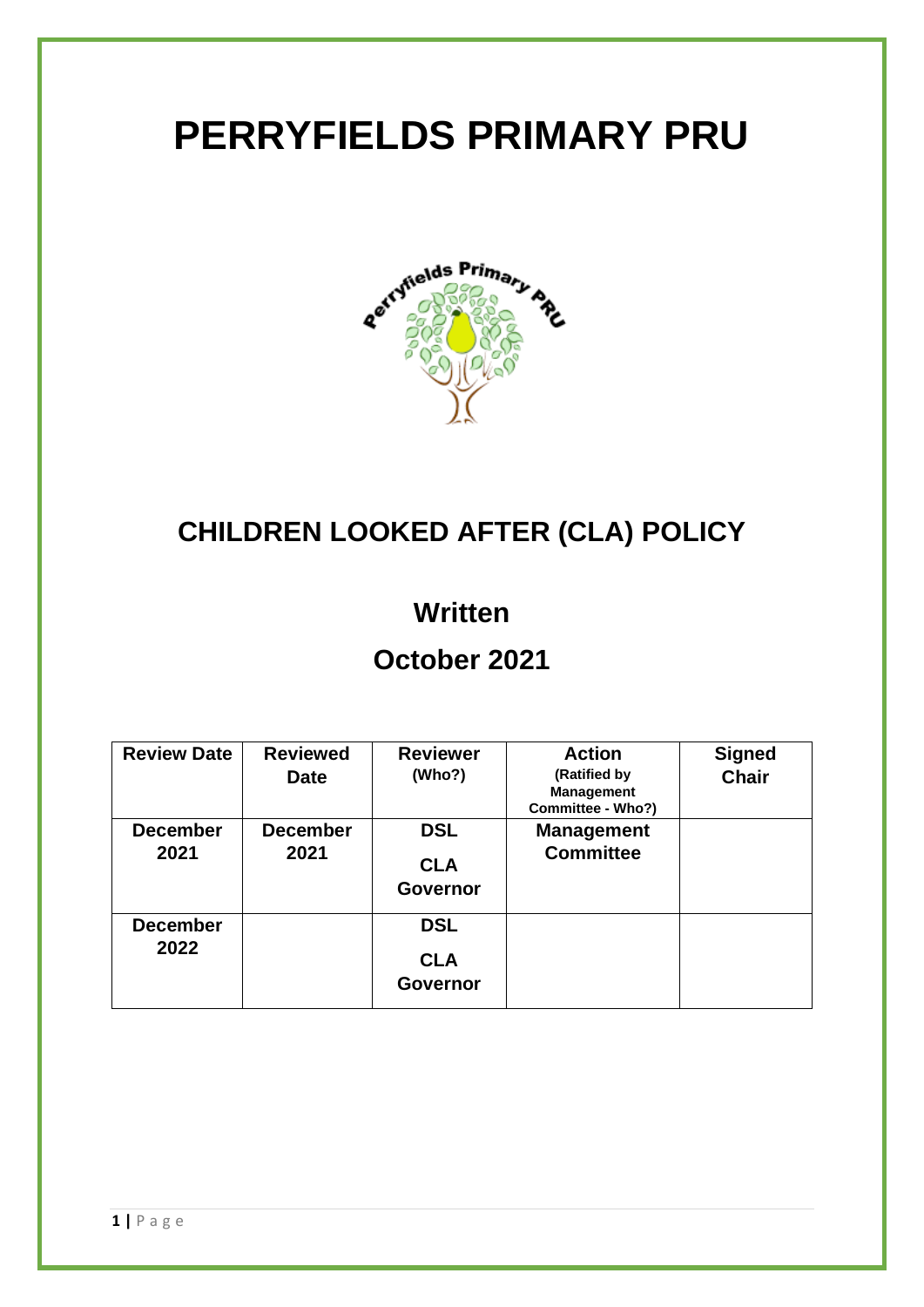#### **Introduction**

Schools are key in helping to raise the educational standards and improving the life chances of looked after children, and in tackling the causes of social exclusion through careful planning, monitoring and evaluation. Schools can also provide a source of continuity and "normality" for children who may have been subject to emotional distress, abuse, and disruption. School can be the place where children maintain friendships and a place where they feel safe and can be themselves. Raising levels of achievement has been strongly and clearly highlighted as a major part of improving the life chances of looked after children and schools play a pivotal role in this.

Perryfields endeavours to provide positive experiences and offer stability, safety, and individual care and attention for all our pupils. With this in mind, we aim to:

• Encourage pupils to reach their potential and to make good progress in relation to their professional, social and emotional development.

• Ensure that pupils enjoy high quality teaching and a curriculum which meets their needs and the requirements of legislation.

• Plan support for Children Looked After (CLA) realistically and use the school's resources efficiently to ensure the school meets their needs.

- Promote a positive culture in all aspects of school life.
- Help pupils develop their cultural, moral and social understanding.

#### **Definition**

Children who are Looked After (CLA) are defined as:

• Children or young people who are the subject of a Care Order or Interim Care Order under the Children Act 1989.

• Children who are placed in foster care, children's residential homes, with relatives or friends, in semi-independent or supported independent accommodation.

• Children subject to a Care or Interim Care Order whilst placed with a parent, where the LA has parental responsibility.

• Children who are not subject to an order, but are accommodated by the LA under an agreement with their parents.

Previously CLA are defined as:

• Children who are no longer looked after by an LA in England and Wales because they have either been adopted or are the subject of an adoption, special guardianship or child arrangements order.

• Children who were adopted outside England and Wales from 'state care' (care that is provided by a public authority, religious organisation, or other organisation whose main purpose is to benefit society).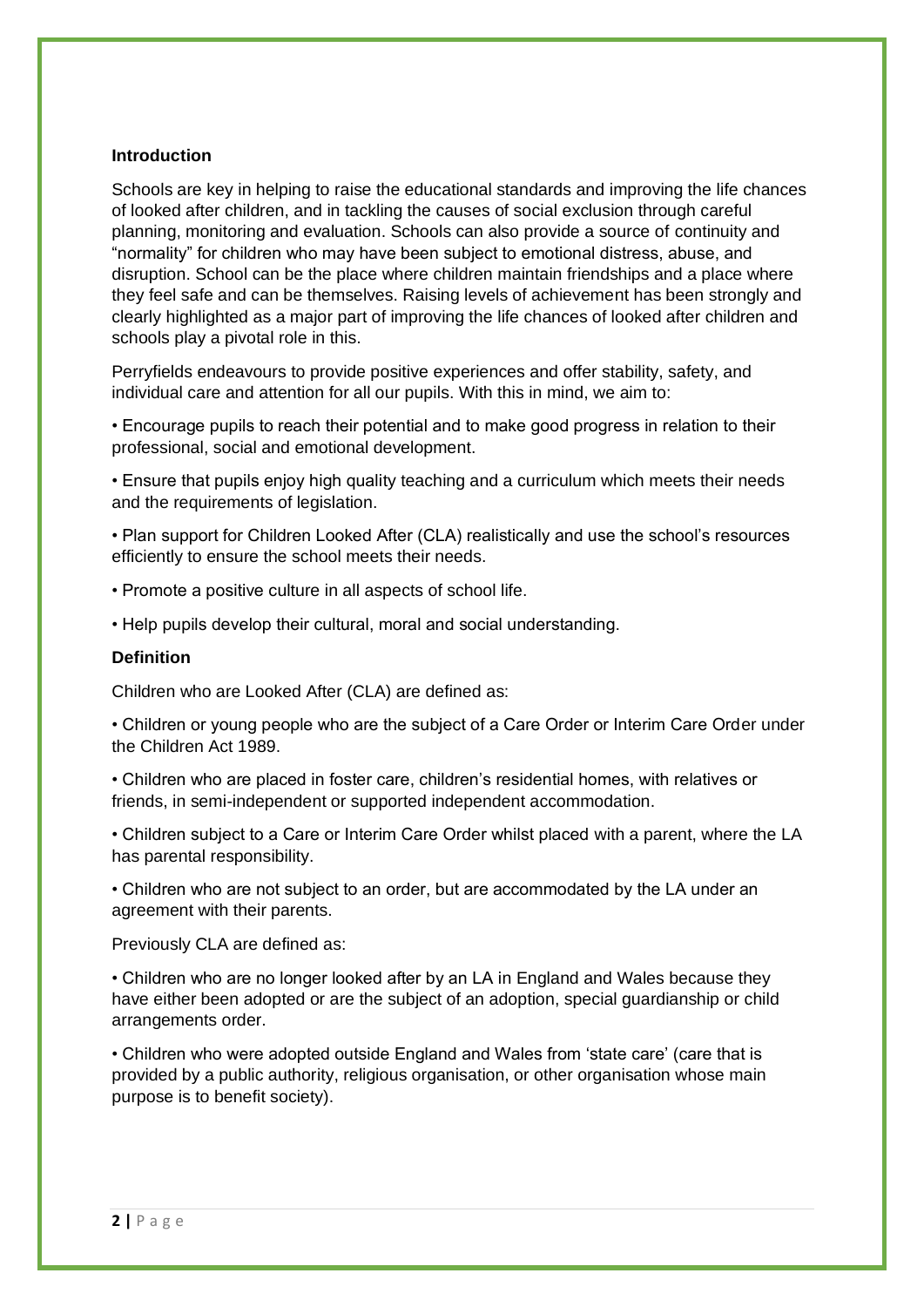#### **Legal Framework**

This policy has due regard to all relevant legislation and statutory guidance including, but not limited to, the following:

- Children Act 1989
- The Care Planning, Placement and Case Review (England) Regulations 2010
- Children (Leaving Care) Act 2000
- Children and Young Persons Act 2008
- Children and Families Act 2014
- Children and Social Work Act 2017

• DfE (2018) 'Promoting the education of looked-after children and previously looked-after children'

• DfE (2018) 'The designated teacher for looked-after and previously looked-after children'

• DfE (2017) 'Exclusions from maintained schools, academies and pupil referral units in England'

• DfE (2021) 'Keeping children safe in education 2021'

• DfE (2018) 'Working Together to Safeguard Children'

#### **Objectives**

We will:

• Work alongside social workers to ensure that each looked after child has a current Education and Health Care Plan or Personal Education Plan (PEP) in place.

• Provide a climate of acceptance and challenge negative stereotypes.

• Ensure all children who are looked after have the same opportunities to participate fully in the National Curriculum, extra-curricular activities, and enjoy the school experience fully in line with corporate parenting principles.

• Ensure discretion when addressing a child's care status and ensure there is sensitivity to the background of children who are looked after, especially surrounding work on family.

• Ensure the designated teacher is provided with regular training, and that they cascade this training to school staff as appropriate.

• Seek to review all school policies regularly.

• Ensure that a clear protocol for sharing of information will be followed both within school and with outside agencies.

• Endeavour to support all looked after children educated in this school to achieve to their fullest possible academic potential.

#### **Roles and Responsibilities**

Many children who are looked after do not want school staff to be aware of their care status because it makes them feel "different". Therefore, we will negotiate with the child to identify who should be aware of their care status. However, we do acknowledge that in some cases, such as if the child has a severe learning difficulty, this many not be possible. The named Management Committee Member will work in co-operation with the Head Teacher and/or Designated Teacher as the named staff responsible for ensuring that all children who are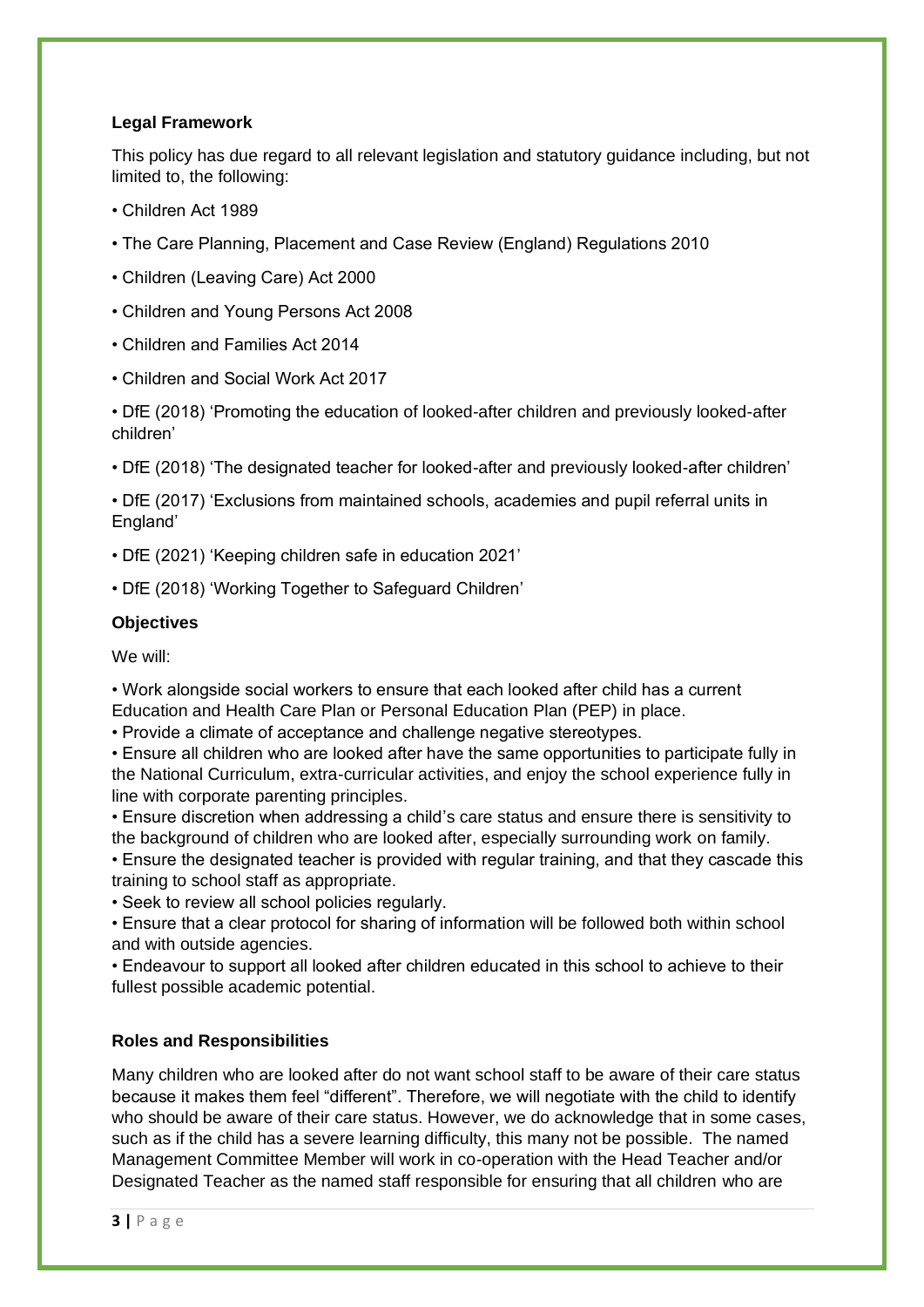looked after have equal access to all learning opportunities in line with their peers. The Head Teacher and Designated Teacher also have specific responsibilities for supporting the rest of the staff in their training and work with looked after children.

#### **The named Management Committee Member should be satisfied that:**

• Ensuring the school has a coherent policy for CLA and previously CLA.

- Reviewing the school's policies and procedures in conjunction with legislation and statutory guidance.
- Ensuring the designated teacher for CLA and previously CLA has received the appropriate training.
- Ensuring that appropriate staff have the information they need in relation to each child's:
	- Legal status (i.e. whether they are looked after under voluntary arrangements with consent of parents or on an interim or full care order) and contact arrangements with birth parents or those with parental responsibility.
	- Care arrangements and the levels of authority delegated to the carer by the LA.

• Ensuring that staff have the skills, knowledge and understanding to keep CLA and previously CLA safe.

• Ensuring that there are clear systems and processes in place for identifying and reporting possible safeguarding or mental health concerns amongst CLA and previously CLA.

• Ensuring CLA and previously CLA have equal access to all areas of the curriculum and that reasonable adjustments are made, if necessary.

• Reviewing the annual report produced by the designated teacher to evaluate the progress of CLA in the school.

• Ensuring they receive feedback from the headteacher regarding the effectiveness of the policy on an annual basis.

#### **The virtual school head (VSH) is responsible for:**

• Monitoring the attendance and educational progress of the children their authority looks after; this includes children who have left care through adoption, special guardianship or child arrangement orders, or who were adopted from state care outside of England and Wales.

• Ensuring that arrangements are in place to improve the education and outcomes of the authority's CLA, including those placed out-of-authority.

• Building relationships with health, education and social care partners, as well as other partners, so they and the designated teachers understand the support available to CLA and previously CLA.

• Working with the school to ensure all CLA in attendance are fully supported in reaching their full potential.

• Acting as the educational advocate for CLA.

• Acting as a source of advice and information to help parents of previously CLA as effectively as possible.

• Managing the school's allocation of pupil premium plus (PP+) for CLA.

• Ensuring there are effective systems in place to:

- Maintain an up-to-date roll of the LAC who are in school settings, and gather information about their educational placement, attendance and progress.
- Inform the headteacher and designated teacher if they have a pupil on roll who is looked after by the LA.
- Ensure social workers, schools, designated teachers, careers and independent reviewing officers understand their role and responsibilities regarding a pupil's PEP.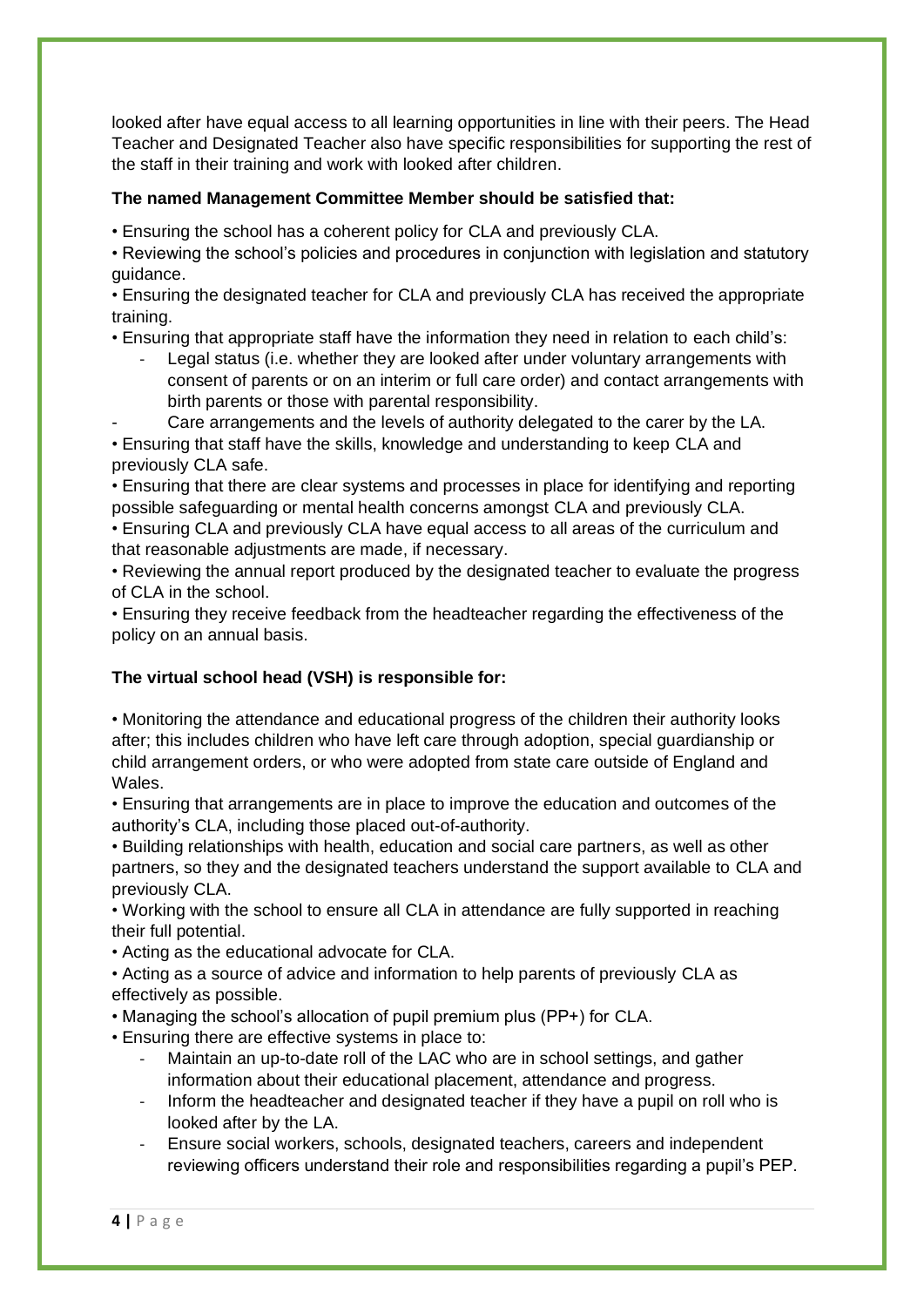- Ensure that up-to-date and effective PEPs that focus on educational outcomes are maintained for all CLA.
- Avoid delays in providing suitable educational provision.
- Ensure the education achievement of CLA is seen as a priority by everyone who has responsibilities for promoting their welfare.
- Report regularly on the attainment, progress and school attendance of CLA through the authority's corporate parenting structures.

#### **The headteacher is responsible for:**

• Appointing the designated teacher for CLA and previously CLA.

• Allowing the designated teacher the time and facilities to succeed in carrying out their duties.

• Overseeing this policy and monitoring its implementation, feeding back to the Management Committee on the following:

- The number of CLA and previously CLA in the school
- An analysis of assessment scores as a cohort, compared to other pupil groups
- The attendance of CLA and previously CLA, compared to other pupil groups
- The level of fixed term and permanent exclusions, compared to other pupil groups
- Ensuring all members of staff are aware that supporting CLA is a key priority.
- Ensuring PP+ for previously CLA is managed effectively.
- Promoting the advantages of actively challenging negative stereotypes of CLA.

#### **The designated teacher for CLA and previously CLA is responsible for:**

• Building relationships with health, education and social care partners and other partners so that they and the VSH understand the support available to CLA and previously CLA.

• Promoting the educational achievement of CLA and previously CLA at the school; this includes those that left care through adoption, special guardianship or child arrangement orders or were adopted from state care outside England and Wales.

• Acting as the main contact for social services and the DfE.

- Promoting a culture of high expectations and aspirations.
- Ensuring CLA are involved in setting their own targets.
- Advising staff on teaching strategies for CLA.

• Ensuring that CLA are prioritised for one-to-one tuition and support.

• Leading on how the child's PEP is developed and used in school to ensure the child's progress towards targets is monitored.

• Liaising with the SENCO to ensure all pupil needs are met.

• Being vigilant in observing any potential safeguarding concerns that could arise surrounding CLA and previously CLA due to their increased vulnerability to harm and reporting these to the DSL as soon as they arise.

• Working with the child's VSH and social worker to develop and implement their PEP.

• Working with the VSH to discuss how funding can be used to support the child's progress and meet the needs identified in their PEP.

• Working with the headteacher to submit an annual report to the governing board, which details the progress of all CLA and previously CLA.

#### **The DSL is responsible for:**

• Keeping up-to-date records of CLA's respective social worker and VSH.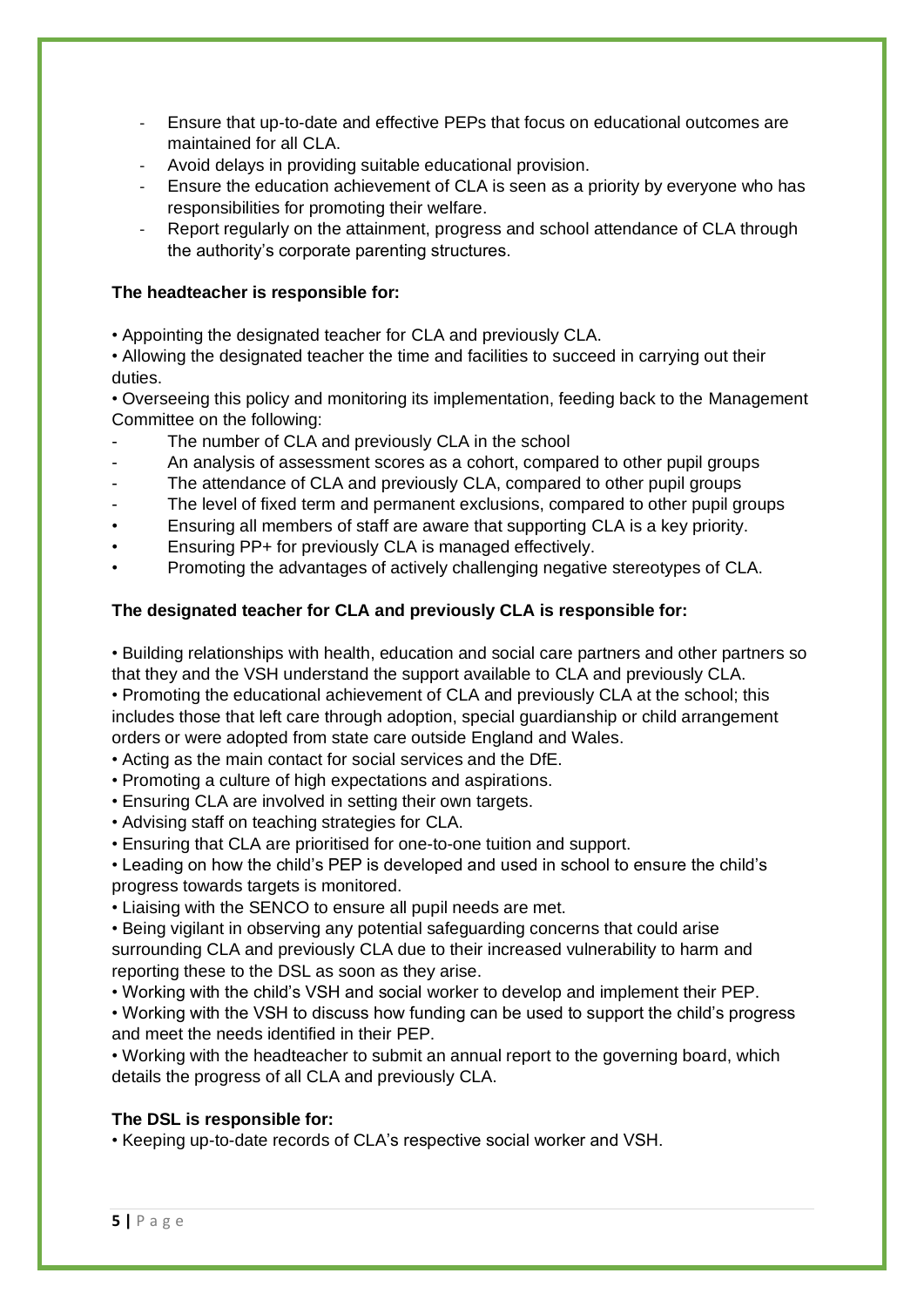• Promoting amongst staff the importance of recognising and reporting safeguarding concerns surrounding CLA and previously CLA as soon as possible due to their increased vulnerability to harm.

• Where a child ceases to be looked after and becomes a care leaver, keeping up-to-date contact details of their LA personal advisor and liaising with the advisor as necessary regarding any issues of concern affecting the care leaver.

#### **The SENCO is responsible for:**

• Ensuring they are involved in reviewing PEP and care plans for CLA and previously CLA. • Liaising with the class teacher, designated teacher, specialists and parents when considering interventions to support the progress of previously CLA.

#### **Staff are responsible for:**

• Being aware of CLA and previously CLA and providing them with support and encouragement.

• Preserving confidentiality, where appropriate, and showing sensitivity and understanding.

• Being vigilant for any signs of bullying towards CLA and previously CLA.

• Being vigilant for any signs of safeguarding concerns surrounding CLA and previously CLA due to their increased vulnerability to harm, and reporting any concerns to the DSL as soon as possible.

• Promoting the self-esteem of CLA and previously CLA meetings, and liaising with this social worker regarding the development of plans

The Designated Teacher at Perryfields Primary PRU is Pete Hines (Headteacher).

#### **Personal Education Plans**

Each child will have a Personal Education Plan (PEP), which their social worker will take the lead in developing. However, the school's role in this plan is crucial and at least one member of staff who knows the child well will attend the meeting to establish and subsequently review this. Other staff will contribute in writing as appropriate.

#### **The PEP will address the pupil's full range of education and development needs, including:**

• Access to nursery provision that is appropriate to the child's age.

• On-going catch-up support, which will be made available for children who have fallen behind with work.

• Suitable education provided by the LA, where the child is not in school because of suspension or exclusion.

- Transitional support where needed, such as if a child is moving to a new school.
- School attendance and behaviour support, where appropriate.
- Support to help the child meet their aspirations, which includes:
	- Support to achieve expected levels of progress for the relevant national key stage and to complete an appropriate range of approved qualifications.
	- Out-of-school hours learning activities, study support and leisure interests.

The VSH and the designated teacher will ensure that information is included within a CLA or previously CLA's PEP surrounding how they are benefitting from any use of PP+ funding to improve their attainment.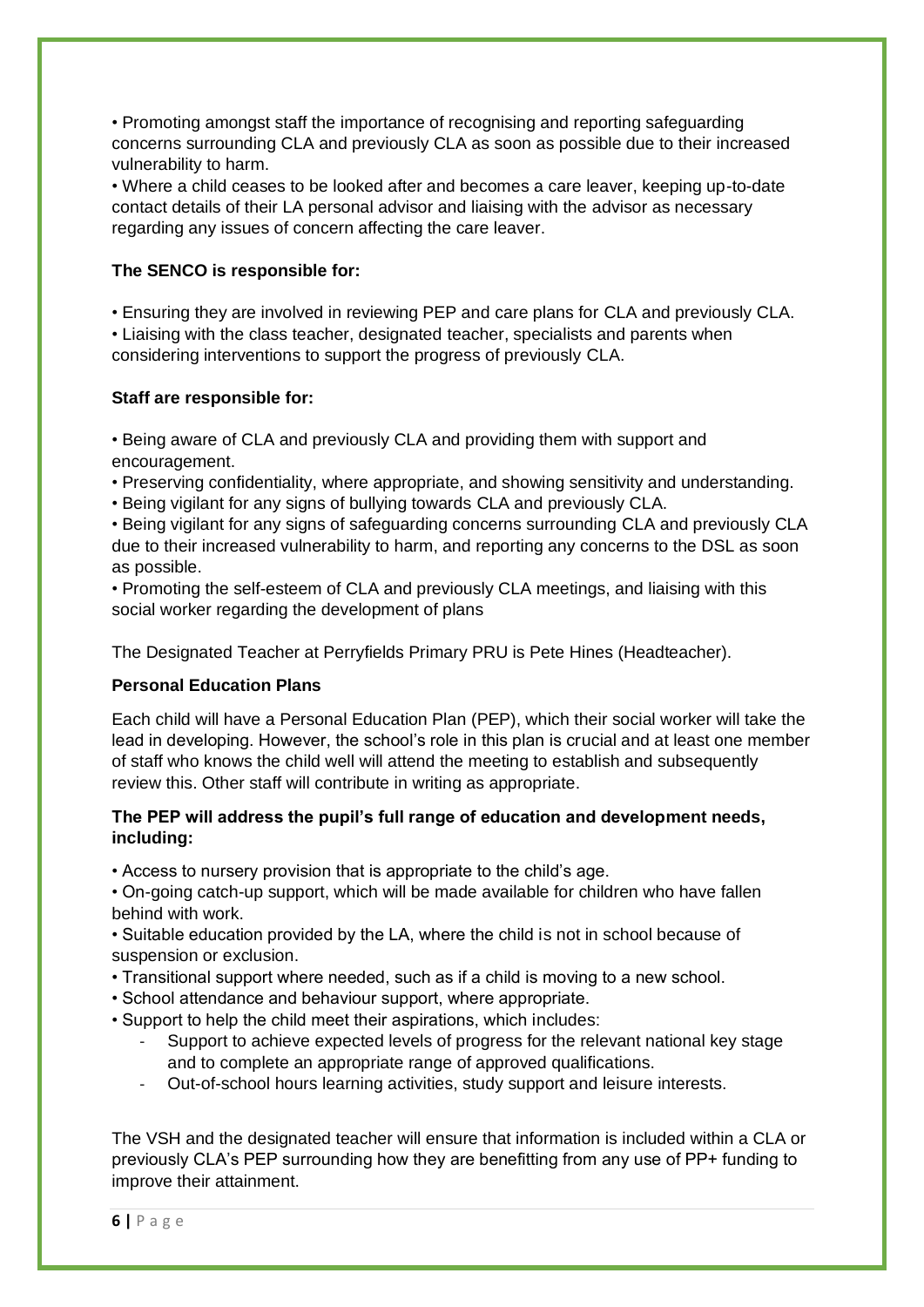Any interventions supported by PP+ will be evidence-based and in the best interests of the pupil.

#### **Working with agencies and the Virtual School Head (VSH)**

The school will ensure that copies of all relevant reports are forwarded to the CLA social workers, in addition to carers or residential social workers.

The school will coordinate their review meetings; for example, hold their annual review of CLA with their statutory care review.

The school will work with other agencies to exchange information, such as changes in circumstances, exclusions or attendance issues, taking prompt action, where necessary, to safeguard CLA and previously CLA.

Behaviour management strategies will be agreed between the VSH and the school, to ensure challenging behaviour is managed in the most effective way for that individual child.

The designated teacher for CLA and previously CLA will communicate with the VSH and child's social worker to facilitate the completion of the PEP.

Through the designated teacher, the school will work with the VSH, social worker and other relevant agencies to monitor any arrangements in place so that actions and activities recorded in the child's PEP are implemented without delay. The designated teacher will communicate with the VSH and agree on how PP+ can be used effectively to accommodate the child's educational attainment and progress.

PP+ for previously-LAC will be allocated directly to, and managed by, the school. The school will work with the VSH to manage allocation of PP+ for the benefit of our cohort of CLA, or previously CLA, and according to their needs. If deemed necessary, the school will allocate an amount of funding to an individual to support their needs.

The designated teacher will ensure consistent and strong communication with the VSH regarding CLA who are absent without authorisation.

The school will share their expertise on what works in supporting the education of CLA and previously CLA.

#### **Admissions and Induction Arrangements**

Children who are looked after are a priority for admission.

On admission, the child will meet with the designated teacher and their named member of staff. They will discuss any relevant issues, academic or pastoral, and ensure the child is made to feel comfortable in our school. Records will be requested from the child's previous school and as soon as practicable after they are received a meeting will be held with the carer / parent, social worker, and other relevant professionals, and child as appropriate. This will provide information to inform the child's new Personal Education Plan and ensure that communication systems are established early.

In the first PEP meeting, we will seek clarification from the social worker as to who requires school reports and who may give permission for school trips or other such activities. At this meeting any means of communication to aid the fluid exchange of information between statutory meetings will be discussed and agreed (such as a home/school book to detail any sudden significant changes in a child's circumstances.)